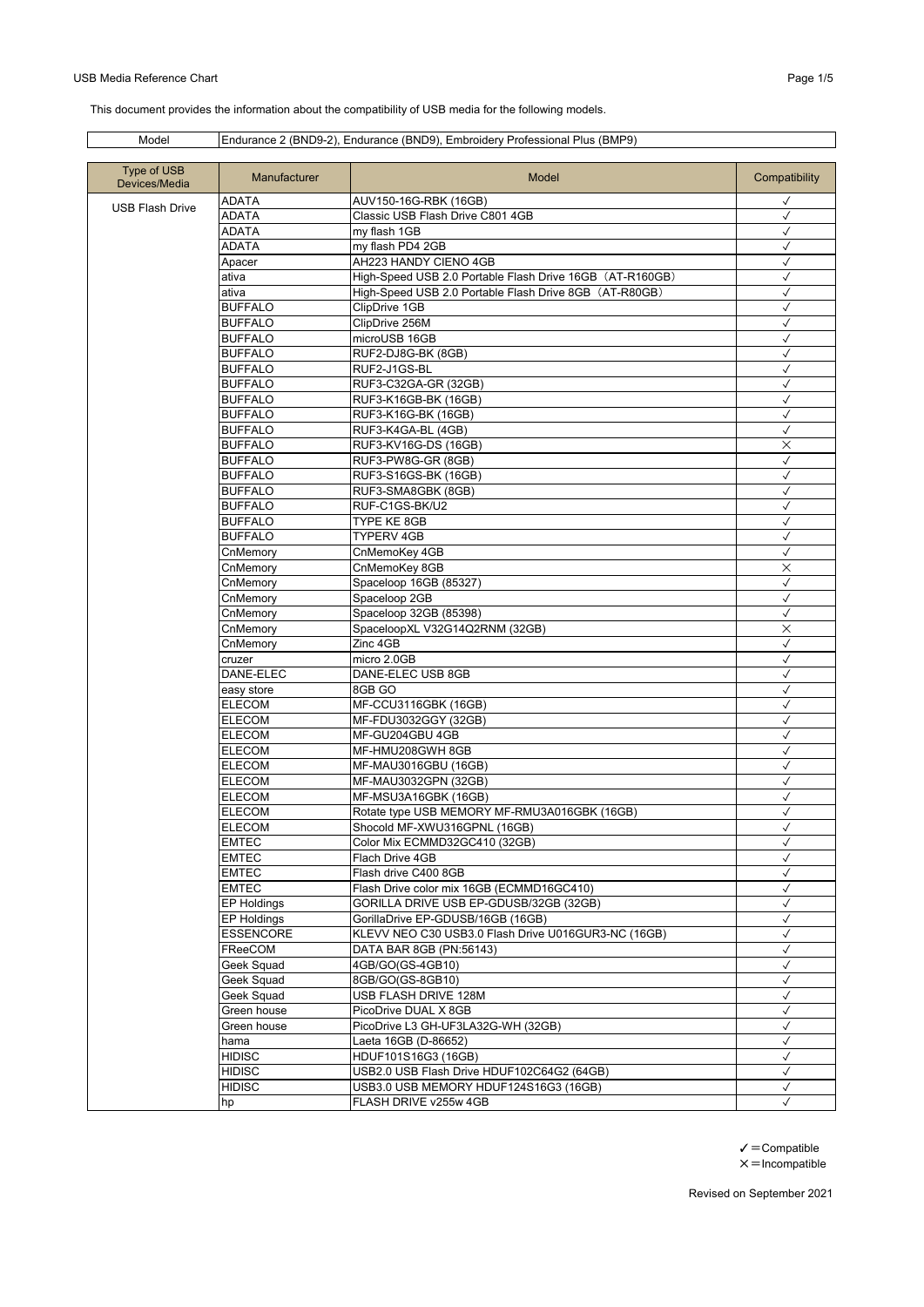| Type of USB<br>Devices/Media | <b>Manufacturer</b>   | <b>Model</b>                                 | Compatibility                |
|------------------------------|-----------------------|----------------------------------------------|------------------------------|
| <b>USB Flash Drive</b>       | hp                    | FlashDrive x725w (32GB)                      | $\checkmark$                 |
|                              | hp                    | FlashDrive x765w (32GB)                      | $\checkmark$                 |
|                              | hp                    | USB Flash Drive v165w 16GB (P-FD16GHP165-GE) | $\checkmark$                 |
|                              | hp                    | USB v255w 4GB                                | $\checkmark$                 |
|                              | Intenso               | Alu Line 32GB 3016419 (32GB)                 | $\checkmark$                 |
|                              | Intenso               | Micro Line 3500470 (16GB)                    | $\checkmark$                 |
|                              | Intenso               | Premium Line 3534470 (16GB)                  | $\checkmark$                 |
|                              | Intenso               | Slim Line 8GB                                | $\checkmark$                 |
|                              | Intenso               | USB Stick 4GB Speicherstick Business Line    | $\checkmark$                 |
|                              | Intenso               | USBDRIVE ALU LINE 3521471 (16GB)             | $\checkmark$                 |
|                              | Intenso               | USBDRIVE BUSINESS LINE 3511480 (32GB)        | $\checkmark$                 |
|                              | Intenso               | USBDRIVE RAINBOW LINE 32GB                   | $\checkmark$                 |
|                              | I-O DATA              | 16GB U2-ADP16G/K                             | $\checkmark$                 |
|                              | I-O DATA              | Easy Disk                                    | $\checkmark$                 |
|                              | I-O DATA              | EasyDisk Light 512M                          | $\checkmark$                 |
|                              | I-O DATA              | EasyDisk Platinum 512M                       | $\checkmark$                 |
|                              | I-O DATA              | EU3-ST/16GR (16GB)                           | $\times$                     |
|                              | I-O DATA              | TB-BH-2A 16GB                                | $\times$                     |
|                              | I-O DATA              | ToteBag 128MB                                | $\checkmark$                 |
|                              | <b>-O DATA</b>        | <b>ToteBag Smart 1GB</b>                     | $\checkmark$                 |
|                              | <b>I-O DATA</b>       | U3-AL8G/PG (8GB)                             | $\checkmark$                 |
|                              | I-O DATA              | U3-PSH16G/B (16GB)                           | $\checkmark$                 |
|                              | I-O DATA              | U3-PSH32G/W (32GB)                           | $\checkmark$                 |
|                              | <b>JUSCO Products</b> | <b>INTELLIGENT STICK 64MB</b>                | $\checkmark$                 |
|                              | Kingston              | Data Traveler 64GB                           | $\checkmark$                 |
|                              | Kingston              | Data Traveler mini 2GB                       | $\checkmark$                 |
|                              | Kingston              | DataTraveler 100 G3 DT100G3/32GB (32GB)      | $\checkmark$                 |
|                              | Kingston              | DataTraveler 4GB (DTIG3/4GBDER)              | $\checkmark$                 |
|                              | Kingston              | DataTraveler 50 DT50/16GB (16GB)             | $\checkmark$                 |
|                              | Kingston              | DataTraveler DTMC3/32GB (32GB)               | $\checkmark$                 |
|                              | Kingston              | DataTraveler100 2GB                          | $\checkmark$                 |
|                              | Kingston              | DataTravelerSE9 G2 DTSE9G2/16GB (16GB)       | $\checkmark$                 |
|                              | kingston              | DT109 8GB                                    | $\checkmark$                 |
|                              | Kodack                | Lecteur Flash USB 2GB                        | $\checkmark$                 |
|                              | LaCie                 | iamaKey 8GB                                  | $\checkmark$                 |
|                              | LaCie                 | LCU-IM16G 16GB                               | $\checkmark$                 |
|                              | LaCie                 | PatiteKey 3DU5-LH9D-APW5-C (16GB)            | $\checkmark$                 |
|                              | LaCie                 | PORSCHE DESIGN 3DUU-JUKZ-GKXE-G (16GB)       | $\checkmark$                 |
|                              | Lexar                 | JumpDrive 128M                               | $\checkmark$                 |
|                              |                       | JUMPDRIVE S33 LJDS33-32GAMEU (32GB)          | $\checkmark$                 |
|                              | Lexar                 | JUMPDRIVE S70 4GB (LJDS70-4GBASBEU)          | $\checkmark$                 |
|                              | Lexar                 | JumpDrive s75 LJDS75-128ABNLN (128GB)        | $\checkmark$                 |
|                              | Lexar                 | JumpDrive s75 LJDS75-256ABNLN (256GB)        | $\checkmark$                 |
|                              | Lexar                 | JumpDrive S75 LJDS75-32GABNL (32GB)          |                              |
|                              | Lexar                 | JumpDrive TwistTurn LJDTT16GAMOD (16GB)      | $\checkmark$                 |
|                              | Lexar                 | TwistTurn2 LJDTT2-32GABNA3 (32GB)            | $\checkmark$                 |
|                              | Lexar                 |                                              |                              |
|                              | <b>NEXS</b>           | iFlash U1 2GB                                | $\checkmark$                 |
|                              | NFL                   | SAINTS 4GB                                   | $\checkmark$<br>$\checkmark$ |
|                              | Philips               | Snow FM16FD70B (16GB)                        |                              |
|                              | Philips               | Snow FM16FD75B/10 (16GB)                     | $\checkmark$                 |
|                              | <b>PNY</b>            | 16GB P-FDU16GRUGNB-GE                        | $\checkmark$                 |
|                              | <b>PNY</b>            | 16GB P-FDU16GSLK/GRY-GE                      | $\checkmark$                 |
|                              | <b>PNY</b>            | 16GB P-FDU16GSLK/TL-GE                       | $\checkmark$                 |
|                              | <b>PNY</b>            | 32GB P-FDU32G/APPMT-GE                       | $\checkmark$                 |
|                              | <b>PNY</b>            | 64GB P-FD64GATT03-GES3                       | $\checkmark$                 |
|                              | <b>PNY</b>            | 64GB P-FDU64G/APPMT-GE                       | $\checkmark$                 |
|                              | <b>PNY</b>            | 8GB P-FDU8GBSLK/GRY-GE                       | $\checkmark$                 |
|                              | <b>PNY</b>            | Attache 16GB                                 | $\checkmark$                 |
|                              | <b>PNY</b>            | attache 256M                                 | $\checkmark$                 |
|                              | PNY                   | Attache 32GB                                 | ✓                            |

 $\checkmark$  = Compatible  $x =$ Incompatible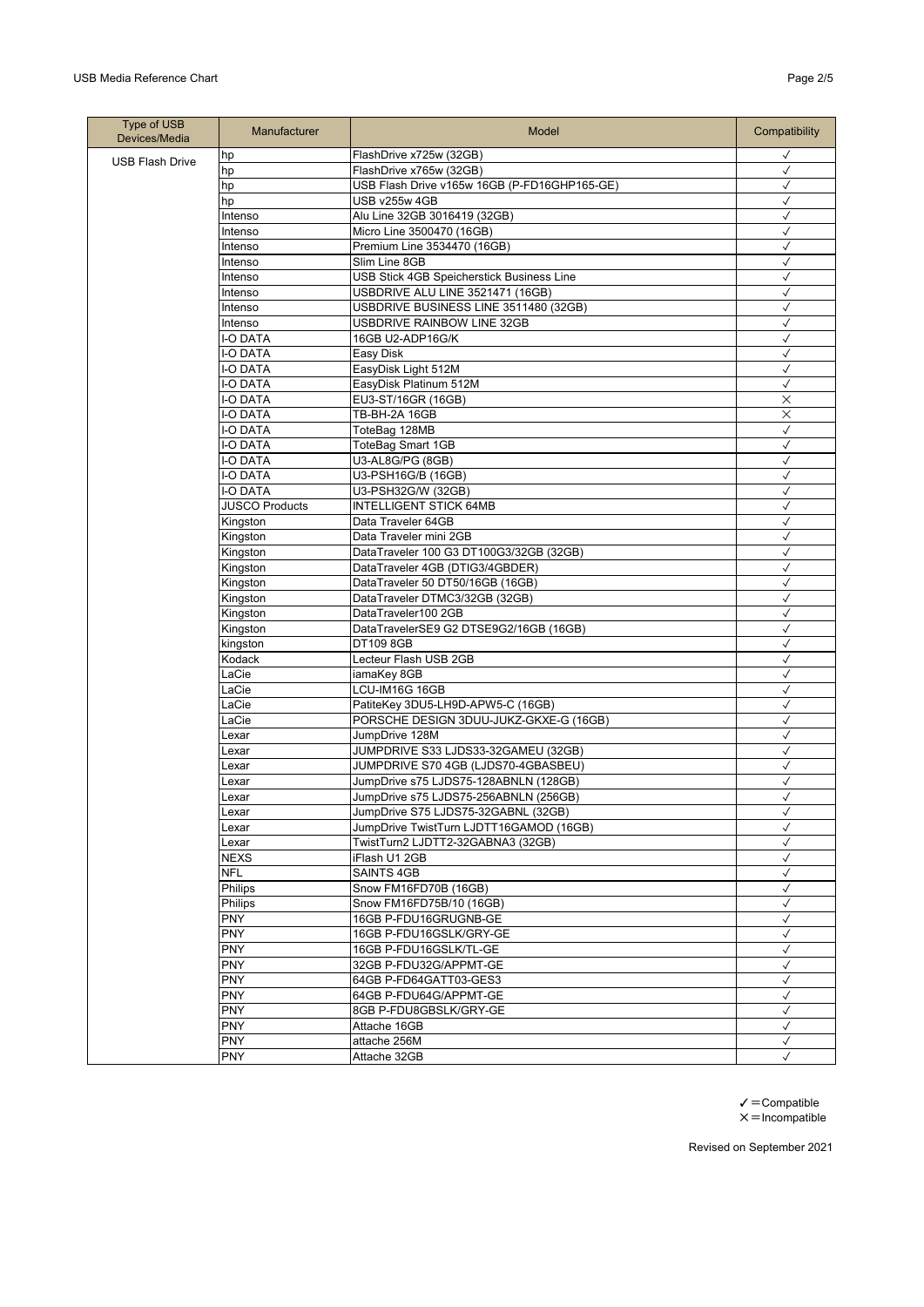| Type of USB<br>Devices/Media | <b>Manufacturer</b>  | Model                                                | Compatibility |
|------------------------------|----------------------|------------------------------------------------------|---------------|
| <b>USB Flash Drive</b>       | PNY                  | Attache 4 93000226-GEF-128 (128GB)                   | $\checkmark$  |
|                              | <b>PNY</b>           | Attache 4 93000226-GEF-64G (64GB)                    | $\checkmark$  |
|                              | <b>PNY</b>           | attache 8GB                                          | $\checkmark$  |
|                              | PNY                  | FDI16GOTGOU1K-EF (16GB)                              | $\checkmark$  |
|                              | <b>PNY</b>           | FDU16GBHOOK-EF 16GB                                  | $\times$      |
|                              | <b>PNY</b>           | FDU16GLOOP30-EF (16GB)                               | $\checkmark$  |
|                              | PNY                  | FDU32GBTRANSF-EF (32GB)                              | $\checkmark$  |
|                              | <b>PNY</b>           | Make Life Simple 4GB (P-FD4GBATT2-GE)                | $\checkmark$  |
|                              | <b>PNY</b>           | Micro sleek Attach 8GB                               | $\checkmark$  |
|                              | <b>PNY</b>           | P-FD16GATT4BW-GE (16GB)                              | $\checkmark$  |
|                              | <b>PNY</b>           | P-FD16GRTCG-GE (16GB)                                | $\checkmark$  |
|                              | <b>PNY</b>           | P-FDU8GBSLK/GRY-GE (8GB)                             | $\checkmark$  |
|                              | <b>PNY</b>           | PRO Elite 93000201-GEF-512 (512GB)                   | $\checkmark$  |
|                              | <b>PNY</b>           | Turbo Attache 4 P-FD16GTBAT4-GE (16GB)               | $\checkmark$  |
|                              | <b>PNY</b>           | Turbo Attache 4 93000224-GEF-128TBP (128GB)          | $\checkmark$  |
|                              | <b>PNY</b>           | Turbo Attache 4 93000224-GEF-256TBP (256GB)          | $\checkmark$  |
|                              | <b>PNY</b>           | Turbo Attache 4 93000224-GEF-32GTBP (32GB)           | $\checkmark$  |
|                              | PNY                  | Turbo Attache 4 93000224-GEF-64GTBP (64GB)           | $\checkmark$  |
|                              | pqi                  | Intelligent Drive 4GB                                | $\checkmark$  |
|                              | pqi                  | Intelligent Drive i810                               | $\checkmark$  |
|                              | pqi                  | Traveling Disk 16GB (627V-016GR1)                    | $\checkmark$  |
|                              | pqi                  | <b>Traveling Disk 4GB</b>                            | $\checkmark$  |
|                              | princeton            | XiaoJr 2GB                                           | $\checkmark$  |
|                              | RIDATA               | 1GB                                                  | $\checkmark$  |
|                              | SAMSUNG              | USB3.1 Flash Drive BAR Plus MUF-32BE4/EC (32GB)      | $\checkmark$  |
|                              | SanDisk              | Cruzer 32GB                                          | $\checkmark$  |
|                              | SanDisk              | Cruzer 8GB                                           | $\checkmark$  |
|                              | SanDisk              | Cruzer crossfire 1.0GB                               | $\checkmark$  |
|                              | SanDisk              | Cruzer Edge 16GB (SDCZ51-016G-B35)                   | $\checkmark$  |
|                              | SanDisk              | Cruzer Edge 4GB                                      | $\checkmark$  |
|                              | SanDisk              | Cruzer Edge 8GB                                      | $\checkmark$  |
|                              | SanDisk              | Cruzer Fit 32GB (SDCZG33-032G-A11)                   | $\checkmark$  |
|                              | SanDisk              | Cruzer Fit SDCZ33-016G-J57 (16GB)                    | $\checkmark$  |
|                              | SanDisk              | Cruzer Glide 32GB (DSCZ60-064G-AW46)                 | $\checkmark$  |
|                              | SanDisk              | Cruzer Glide 64GB (SDCZ60-032G-AW46)                 | $\checkmark$  |
|                              | SanDisk              | Cruzer Glide SDCZ60-008G (8GB)                       | $\checkmark$  |
|                              | SanDisk              | Cruzer Glide SDCZ60-016G-A46 (16GB)                  | $\checkmark$  |
|                              | SanDisk              | Cruzer Glide USB Flash Drive SDCZ60-032G-AW46 (32GB) | $\checkmark$  |
|                              | SanDisk              | Cruzer Micro 128M                                    | $\checkmark$  |
|                              | SanDisk              | Cruzer Micro 16GB                                    | $\checkmark$  |
|                              | SanDisk              | Cruzer Micro 4.0GB                                   | $\checkmark$  |
|                              | SanDisk              | Cruzer Micro 8.0GB                                   | $\checkmark$  |
|                              | SanDisk              | Cruzer mini 128M                                     | $\checkmark$  |
|                              | SanDisk              | Cruzer Switch 80-56-11936-016GB (16GB)               | $\checkmark$  |
|                              | SanDisk              | Dual USB Drive 3.0 SDDD2-016G-A (16GB)               | $\checkmark$  |
|                              | SanDisk              | Extreme USB 3.0 Flash Drive SDCZ80-032G-G46 (32GB)   | ×             |
|                              | SanDisk              | iXpand Flash Drive SDIX30C-032G-GN6NN 32GB           | $\times$      |
|                              | SanDisk              | iXpand Flash Drive SDIX30C-128G-GN6NE 128GB          | $\times$      |
|                              | SanDisk              | iXpand Flash Drive SDIX30N-064G-GN6NN 64GB           | X             |
|                              | SanDisk              | SanDisk 1GB                                          | $\checkmark$  |
|                              | SanDisk              | SURFDRIVE 8GB (SDUFRXSF-008G-AEP)                    | $\checkmark$  |
|                              | SanDisk              | Ultra 32GB (SDCZ45-032G-U46)                         | $\checkmark$  |
|                              | SanDisk              | ULTRA Dual Drive USB Type-C SDDDC2-032G-G46 (32GB)   | $\checkmark$  |
|                              | SanDisk              | ULTRA Dual USB Drive 3.0 SDDD2-032G-A46 (32GB)       | $\checkmark$  |
|                              | SanDisk              | Ultra Fit SDCZ430-016G (16GB)                        | $\checkmark$  |
|                              | SanDisk              | Ultra Fit SDCZ43-016G-G46 (16GB)                     | $\checkmark$  |
|                              | SanDisk              | Ultra Trek SDCZ490-128G-G46 (128GB)                  | $\checkmark$  |
|                              | SanDisk              | Ultra USB 3.0 Flash Drive SDCZ48-064G-A46R (64GB)    | $\checkmark$  |
|                              | SanDisk              | Ultra USB 3.0 SDCZ48-016G (16GB)                     | $\checkmark$  |
|                              | <b>SILICON POWER</b> | Blaze B02 SP032GBUF3B02V1K (32GB)                    | $\checkmark$  |

 $\checkmark$  = Compatible  $x =$ Incompatible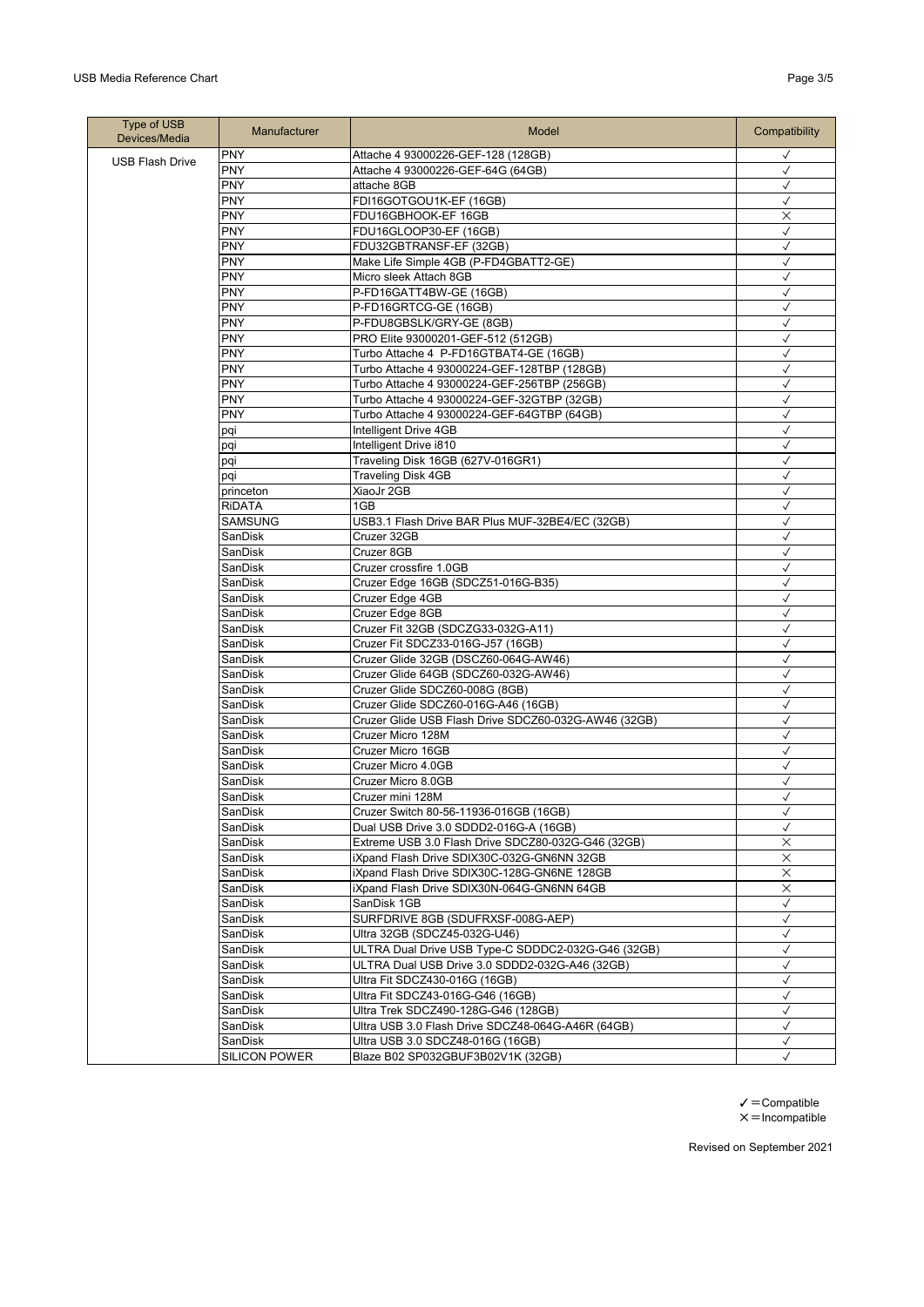## USB Media Reference Chart **Page 4/5** and the USB Media Reference Chart Page 4/5

| Type of USB<br>Devices/Media | <b>Manufacturer</b>    | Model                                                           | Compatibility                |
|------------------------------|------------------------|-----------------------------------------------------------------|------------------------------|
| <b>USB Flash Drive</b>       | <b>SILICON POWER</b>   | HELIOS 101 16GB                                                 | $\checkmark$                 |
|                              | <b>SILICON POWER</b>   | Jewel J80 SP032GBUF3J80V1T (32GB)                               | ×                            |
|                              | <b>SILICON POWER</b>   | Marvel M01 32GB                                                 | $\checkmark$                 |
|                              | <b>SILICON POWER</b>   | ULTIMA 155 8GB                                                  | $\checkmark$                 |
|                              | <b>SILICON POWER</b>   | ULTIMA II i-SERIES 16GB (SP016GBUF2M01V1K)                      | $\checkmark$                 |
|                              | <b>SILICON POWER</b>   | ULTIMA-II 4GB                                                   | $\checkmark$                 |
|                              | <b>SILICON POWER</b>   | USB3.1 Flash Drive BLAZE B25 SP032GBUF3B25V1K (32GB)            | $\checkmark$                 |
|                              | <b>SILICON POWER</b>   | USB3.1 Flash Drive BLAZE B25 SP064GBUF3B25V1W (64GB)            | $\checkmark$                 |
|                              | SONY                   | MICRO VAULT 128M                                                | $\checkmark$                 |
|                              | SONY                   | <b>MICRO VAULT 2GB</b>                                          | $\checkmark$                 |
|                              | SONY                   | MICROVAULT 8GB (USM8GR/BC)                                      | $\checkmark$                 |
|                              | SONY                   | POCKETBIT 4GB (USM4GU L)                                        | $\checkmark$                 |
|                              | SONY                   | POCKETBIT 8GB                                                   | $\checkmark$                 |
|                              | SONY                   | <b>ULTRA BLACK 4GB</b>                                          | $\checkmark$                 |
|                              | SONY                   | USM16GLX RA 16GB                                                | $\checkmark$                 |
|                              | SONY                   | USM64A                                                          | $\checkmark$                 |
|                              | SONY                   | USM8GLX WA 8GB                                                  | $\checkmark$                 |
|                              | <b>SUPER TALENT</b>    | USB3.0 Express NST1 ST3U64NST1 (64GB)                           | $\checkmark$                 |
|                              | <b>SUPER TALENT</b>    | USB3.0 Express ST1-2 ST3U28ES12 (128GB)                         | $\checkmark$                 |
|                              | <b>SUPER TALENT</b>    | USB3.0 Express ST1-2 ST3U64ES12 (64GB)                          | $\checkmark$                 |
|                              | <b>Team Group</b>      | C175 (16GB)                                                     | $\checkmark$                 |
|                              | Team Group             | COLOR TURN TG032GE902CX (32GB)                                  | $\times$                     |
|                              | Techno                 | 2GB USB-STICK                                                   | $\checkmark$                 |
|                              | TOSHIBA                | 16GBTR                                                          | $\checkmark$                 |
|                              | <b>TOSHIBA</b>         | TransMemory 2GB                                                 | $\checkmark$                 |
|                              | <b>TOSHIBA</b>         | TransMemory 32GB (UHYBS-032GH)                                  | $\checkmark$                 |
|                              | TOSHIBA                | <b>TransMemory 8GB</b>                                          | $\checkmark$                 |
|                              | <b>TOSHIBA</b>         | Transmemory PFU008U-1ACW (8GB)                                  | $\checkmark$                 |
|                              | TOSHIBA                | TransMemory PFU016U-1ACW (16GB)                                 | $\checkmark$                 |
|                              | <b>TOSHIBA</b>         | TransMemory TNU-C032GK (32GB)                                   | $\checkmark$                 |
|                              | <b>TOSHIBA</b>         | TransMemory TNU-C064GK (64GB)                                   | $\checkmark$                 |
|                              | <b>TOSHIBA</b>         | TransMemory U401 THN-U401S0160E4 (16GB)                         | $\checkmark$                 |
|                              | <b>TOSHIBA</b>         | TransMemory USB3.0 Flash Memory UNB-3B032GW (32GB)              | $\checkmark$                 |
|                              | <b>TOSHIBA</b>         | TransMemory-MX THNV64SUZBLACK (64GB)                            | $\checkmark$                 |
|                              | TOSHIBA                | TransMemory-MX UKA3A064GK (64GB)                                | $\checkmark$                 |
|                              | TOSHIBA                | U2P-016GT 16GB                                                  | $\checkmark$                 |
|                              | Transcend              | JetFlash elite 8GB                                              | $\checkmark$                 |
|                              | Transcend              | JetFlash T3 2GB                                                 | $\checkmark$                 |
|                              | Transcend              | JetFlash TS32GJF500 32GB                                        | $\checkmark$                 |
|                              | Transcend              | JetFlash V30 2GB                                                | $\checkmark$                 |
|                              | Transcend              | JetFlash V60 16GB                                               | $\checkmark$                 |
|                              | Transcend              | JetFlash V60 32GB                                               | $\checkmark$                 |
|                              | Transcend              | JetFlash V60 8GB                                                | ✓                            |
|                              | Transcend              | JetFlash V85 4GB                                                | $\checkmark$<br>$\checkmark$ |
|                              | Transcend              | JetFlash V90 2GB                                                |                              |
|                              | Transcend              | JF150 1GB                                                       | $\checkmark$                 |
|                              | Transcend              | <b>JFV60 32GB</b>                                               | $\checkmark$                 |
|                              | Transcend              | JFV60 8GB                                                       | $\checkmark$<br>$\checkmark$ |
|                              | Transcend<br>Transcend | <b>TS8GJF600 8GB</b><br>ULTIMATE JetFlash 780 TS32GJF780 (32GB) | $\checkmark$                 |
|                              |                        | USB Flash Drive 4GB (TS4GJF700)                                 | $\checkmark$                 |
|                              | Transcend              | <b>BASICDRIVE 4GB</b>                                           | $\checkmark$                 |
|                              | ultron<br>ultron       | NANO USB 2.0 Flash Drive 4GB                                    | $\checkmark$                 |
|                              | UMAX                   | APUS Zoom                                                       | $\checkmark$                 |
|                              | Verbatim               | 16GB Go                                                         | $\checkmark$                 |
|                              | Verbatim               | 2GB Go                                                          | $\checkmark$                 |
|                              | Verbatim               | 8GB Go                                                          | $\checkmark$                 |
|                              | Verbatim               | Nano USB Flash Drive 97464 (16GB)                               | $\checkmark$                 |
|                              | Verbatim               | PinStripe USB Drive 49064 (32GB)                                | $\checkmark$                 |
|                              | Verbatim               | PinStripe USB Drive 8GB                                         | $\checkmark$                 |
|                              |                        |                                                                 |                              |

 $\checkmark$  = Compatible  $x =$ Incompatible